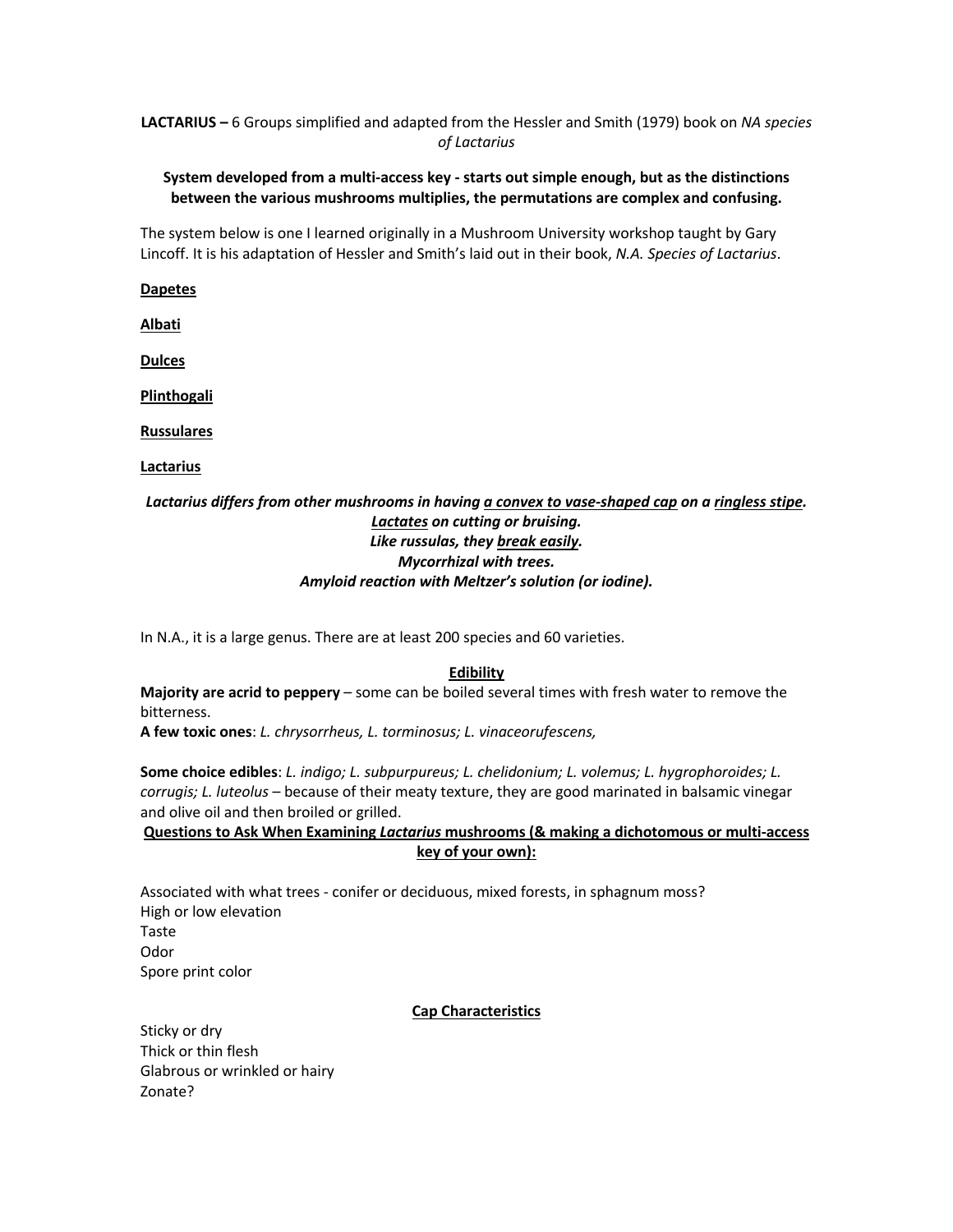Umbo? Margin Inrolled? Wooly? Becoming convex to flat or vase-shaped

### **Gill Characterisitcs**

Color? Color change from staining, bruising or age? Crowded, close, moderately well-spaced, subdistant, distant? Narrow, broad, thick, thin Attached, subdecurrent, decurrent?

## **Stipe Characteristics**

Thick or thin Shape Texture Color Hollow? Staining reactions?

#### **Latex Characteristics**

Taste: acrid, peppery, sweet Changes color or not Stains or not Volume? Color?

### **DAPETES CHARACTERS:**

**Colored latex, Mild taste (all but Lactarius indigo are associated with conifers)**

> *Lactarius deliciosus Lactarius deterrimus Lactarius salmonicolor Lactarius chelidonium var. chelidonium Lactarius thyinos Lactaius indigo Lactarius paradoxus Lactarius subpurpureus*

#### **ALBATI**

**White fruitbody. White latex, unchanging exception)\* Acrid to peppery taste**

> *Lactarius piperatus Lactarius deceptivus Lactarius subvellereus Lactarius subvellereus* **var***. subdistans Lactarius subvernalis* **var***. cokeri Lactarius glaucascens\**

### **PLINTHOGALI**

**Dark brown to tan fruitbodies. White latex, often changing flesh pink. Cap dry and velutinous.**

*Lactarius lignyotus Lactarius lignyotellus Lactarius fumosus*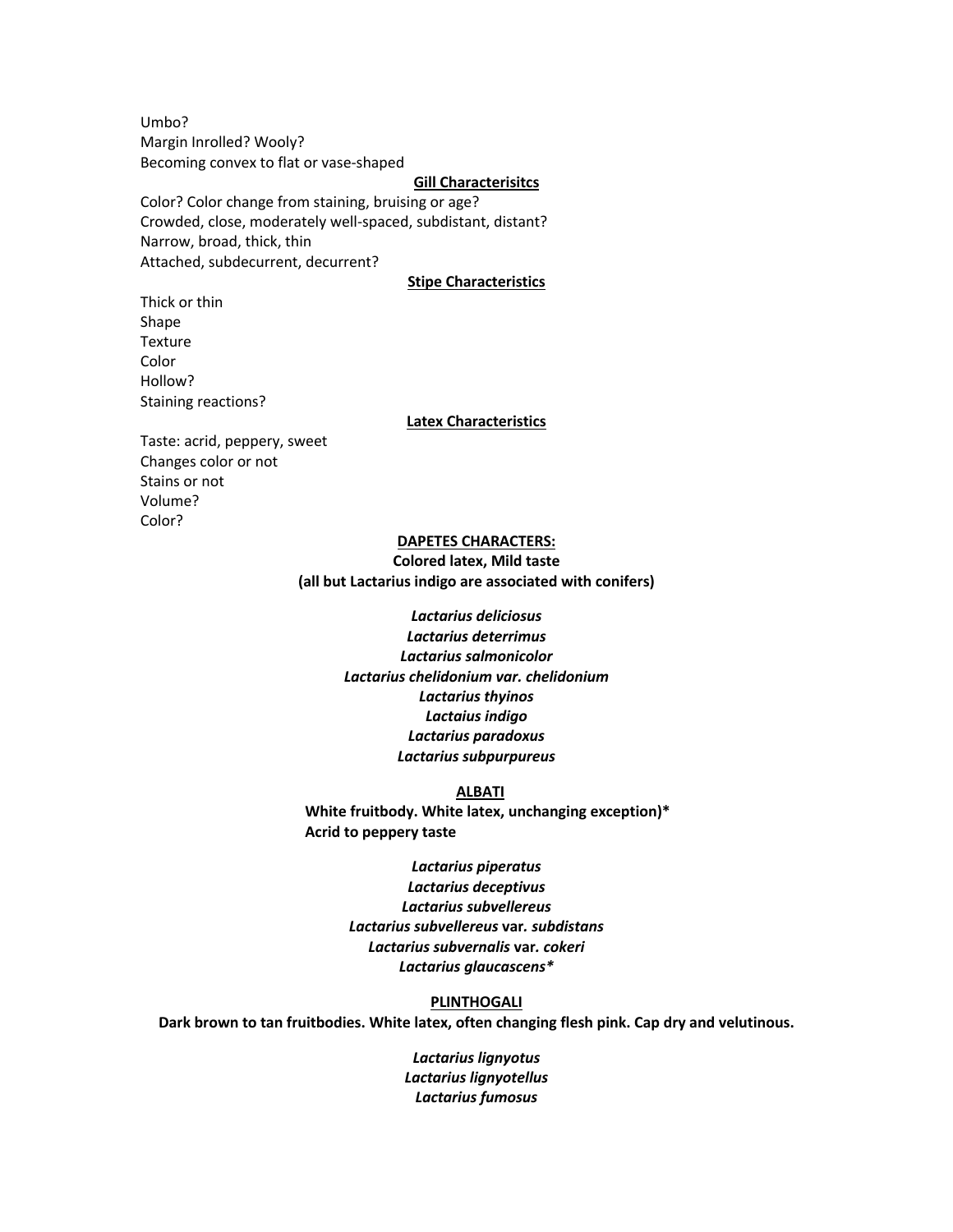*Lactarius gerardii var. subrufescens*

**DULCES Dry, 'meaty' pileus**. **Copious latex changing and/or staining pink-red or not.**

> *Lactarius volemus Lactarius hygrophoroides Lactarius corrugis Lactarius luteolus*

## **RUSSULARES**

**Generally small, russula-like mushrooms. Many are fawn to red-brown. Some have distinctive odors when flesh is bruised. White to clear latex**

> *Lactarius hibbardIae* (Spelled *L. hibbardae* in field guides) *Lactarius glysiosmus Lactarius griseus Lactarius quietus var. incanus Lactarius hepaticus Lactarius peckii Lactarius oculatus Lactarius rufus*

### **LACTARIUS**

**Latex white to whey-clear. Latex unchanging or changing to yellow, purple, pink-orange, olive or grey. Caps viscid, zonate or with cottony margin**

> *Lactarius zonarius Lactarius psammicola Lactarius torminosus Lactarius controversus Lactarius vinaceorufescens Lactarius chysorrheus Lactarius sordidus Lactarius atroviridis Lactarius mucidus*

The above division of *Lactarius* species into 6 major groups is significantly more refined than presented here. There are also other ways of organizing this information. I recommend you consider buying the following book if interested in learning more about *Lactarius*. Bessette, Harris and Bessette, *Milk Mushrooms of North America* (2010)

#### **They organize Lactarius into 4 Groups**:

**A. Latex colored** a). on immediate exposure to air or b). within 5 minutes of exposure.

**B. Strong Odors** of crushed flesh: fruity, spicy, fragrant, aromatic, maple sugar, coconut, anise, geranium, apples, raw pumpkin, ripe crushed blackberries, or lemony; Odor spermatic, alkaline, disagreeable. (Group A - 47) *L. volemus, L. hyzingus, L. pyrogalus*

**C**. **Latex color unchanging** or not changing **within 5 minutes**, **taste mild within 2 minutes**. (Group B - 38)